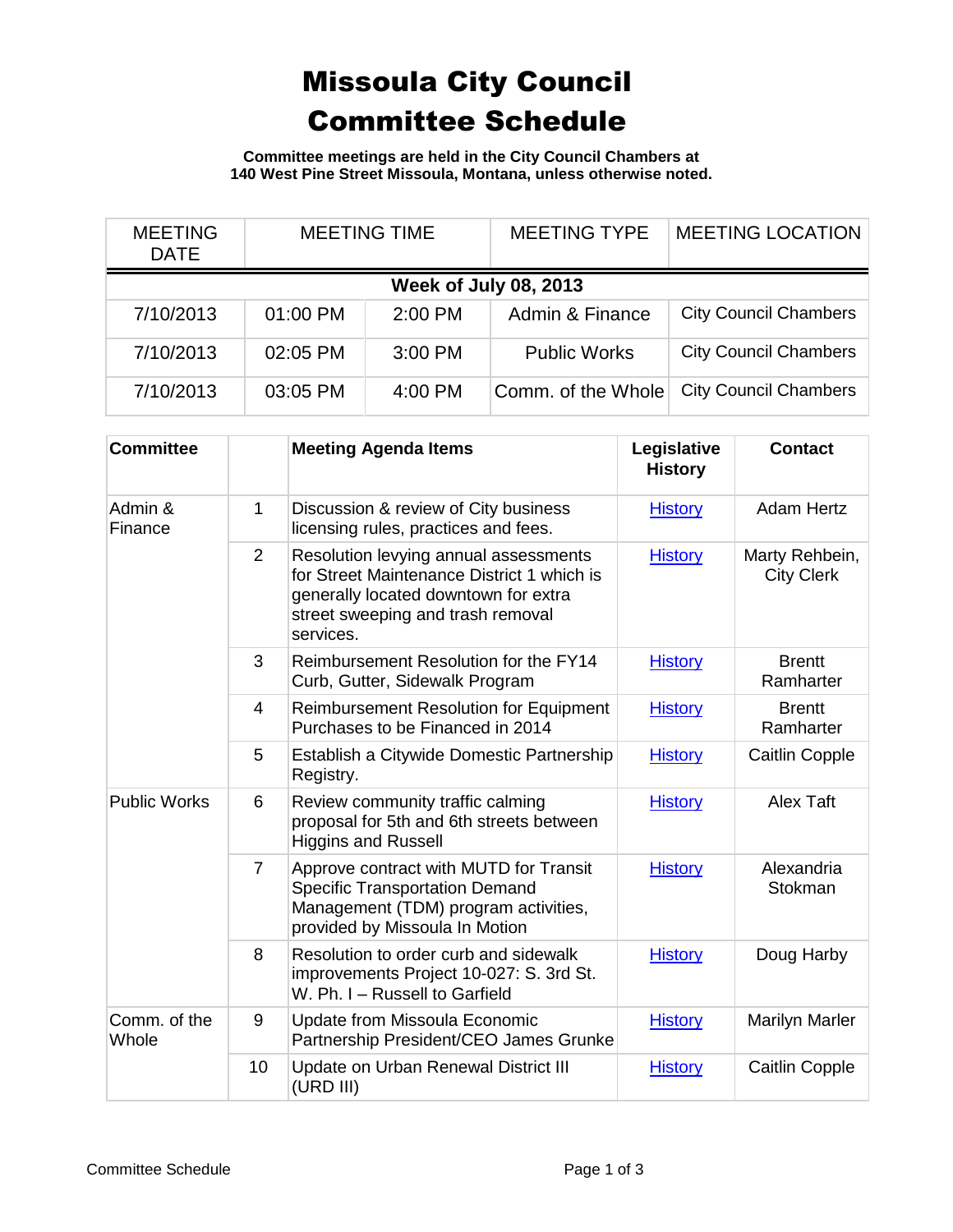## Missoula City Council Committee Schedule

**Committee meetings are held in the City Council Chambers at 140 West Pine Street Missoula, Montana, unless otherwise noted.**

*The following items have been referred to City Council committees, but the committees will not discuss them in the coming week:*

| <b>Committee</b>        |                | <b>Held Meeting Agenda Items</b>                                                                                                                                                                 | Legislative<br><b>History</b> | <b>Contact</b>        |
|-------------------------|----------------|--------------------------------------------------------------------------------------------------------------------------------------------------------------------------------------------------|-------------------------------|-----------------------|
| Admin &<br>Finance      | $\mathbf{1}$   | Discussion of Remote Attendance or<br><b>Proxy Voting</b>                                                                                                                                        | <b>History</b>                | <b>Caitlin Copple</b> |
|                         | $\overline{2}$ | Journal vouchers                                                                                                                                                                                 | <b>History</b>                |                       |
|                         | 3              | Budget transfers.                                                                                                                                                                                | <b>History</b>                |                       |
|                         | $\overline{4}$ | Disposition of surplus City land.                                                                                                                                                                | <b>History</b>                | <b>Nancy Harte</b>    |
|                         | 5              | <b>Whistle Blower Policy</b>                                                                                                                                                                     | <b>History</b>                | <b>Adam Hertz</b>     |
|                         | 6              | Establish a volunteer LGBT liaison to the<br>Mayor's office.                                                                                                                                     | <b>History</b>                | <b>Caitlin Copple</b> |
| Parks &<br>Conservation | $\overline{7}$ | Discuss the City's strategy to complete a<br>boundary survey of Greenough Park.                                                                                                                  | <b>History</b>                | Dave Strohmaier       |
|                         | 8              | Agreement for lighting the Madison St.<br>Pedestrian Bridge                                                                                                                                      | <b>History</b>                | Donna Gaukler         |
| Comm. of the<br>Whole   | 9              | Joint meeting of the Mayor, City Council<br>and County Commission; a facilitated<br>quarterly OPG review as directed in the<br>Interlocal Agreement.                                             | <b>History</b>                | Mayor Engen           |
|                         | 10             | Propose the City Council be a member<br>unit of the Missoula Chamber of<br>Commerce.                                                                                                             | <b>History</b>                | <b>Dick Haines</b>    |
|                         | 11             | Discussion of Artspace                                                                                                                                                                           | <b>History</b>                | <b>Caitlin Copple</b> |
|                         | 12             | Updates from Council representatives on<br>the Health Board, Community Forum,<br><b>Transportation Policy Coordinating</b><br>Committee, other boards and<br>commissions as necessary. (Ongoing) | <b>History</b>                | Ongoing               |
| Economic<br>Development | 13             | Scope of Purpose for FY 2014                                                                                                                                                                     | <b>History</b>                | <b>Caitlin Copple</b> |
| Land Use &<br>Planning  | 14             | Annexation, (see separate list at City<br>Clerk's Office for pending annexations)<br>(Ongoing in committee)                                                                                      | <b>History</b>                |                       |
|                         | 15             | Amend Article 7. Error Corrections and<br>Adjustments to the subdivision                                                                                                                         | <b>History</b>                | <b>Jon Wilkins</b>    |